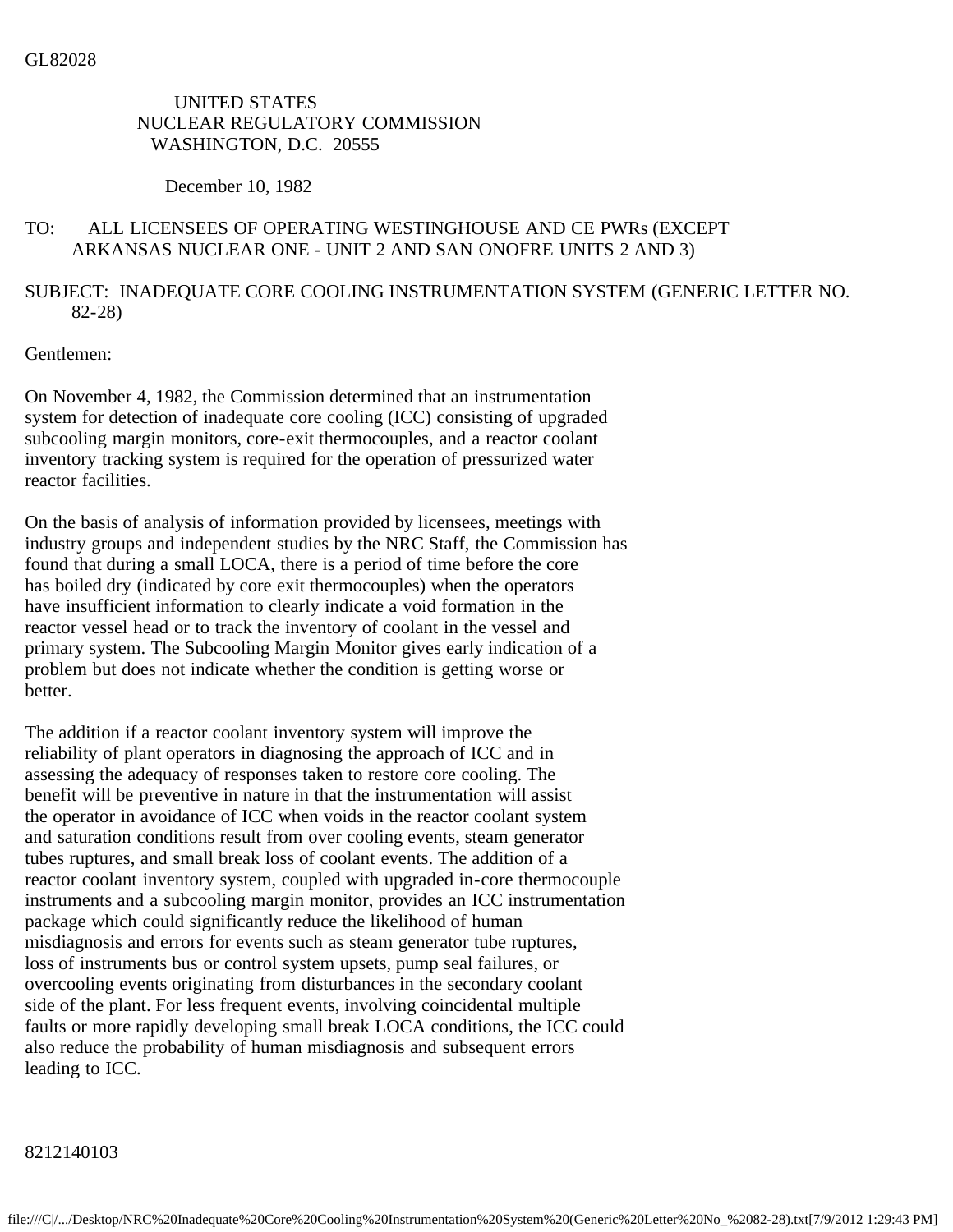.

.

The Nuclear Regulatory Commission has completed its review of several generic reactor level or inventory system instrumentation systems which have been proposed for the detection if ICC in PRWs. The Combustion Engineering Heated Junction Thermocouple (HJTC) system and the Westinghouse REactor Vessel Level Instrumentation System (RVLIS) are acceptable for tracking reactor coolant system inventory and provided an enhanced ICC instrument package when used in conjunction with core exit thermocouple systems and subcooling margin monitors designed in accordance with NURGE-0737 and operated within approved Emergency Operating Procedure Guidelines. The details of the NRC staff review of these generic systems are reported in NURGE/CR-2627 and NUREG/CR-2628 for the Combustion Engineering and Westinghouse systems, respectively.

Other differential pressure  $(d/p)$  measurement techniques for reactor coolant system inventory tracking are acceptable provided that they meet NURGE-0737 design requirements and monitor the coolant inventory over the range from the vessel upper head top the bottom of the hot leg as a minimum.

In order for the Commission to complete its review of your ICC system to assure that an acceptable system is installed as soon as practicable, the NRC requires additional information.

Accordingly, in order to determine whether your license should be modified, you are required to submit to the Director, Division of Licensing, NRR, the following information in writing and under oath or affirmation pursuant to Section 182 of the Atomic Energy Act and 10 CFR 50.54 (f) of the Commission's regulations.

- 1. Within 90 days of the date of this letter, identify to the Director, Division of Licensing, the design for the reactor coolant inventory system selected and submit to the Director, Division of Licensing, detailed schedules for its engineering, procurement and installation. References to generic design descriptions and to prior submittals containing the required information, where applicable, are acceptable.
- 2. Within 90 days of the date of this letter review the status of conformance of all components of the ICC instrumentation system, including subcooling margin monitors, core-exit thermocouples, and the reactor coolant inventory tracking system, with NUREG-0737, Item II.F.2 and submit a report on the status of such conformance.

-3-

3. The installation if the ICC instrumentation system shall be completed during the earliest refueling shutdown consistent with the existing status of the plant and practical design and procurement considerations. It has become apparent, though discussions with owners' groups and individual licensees, that schedules must adequately consider the integration of these requirements with other TMI related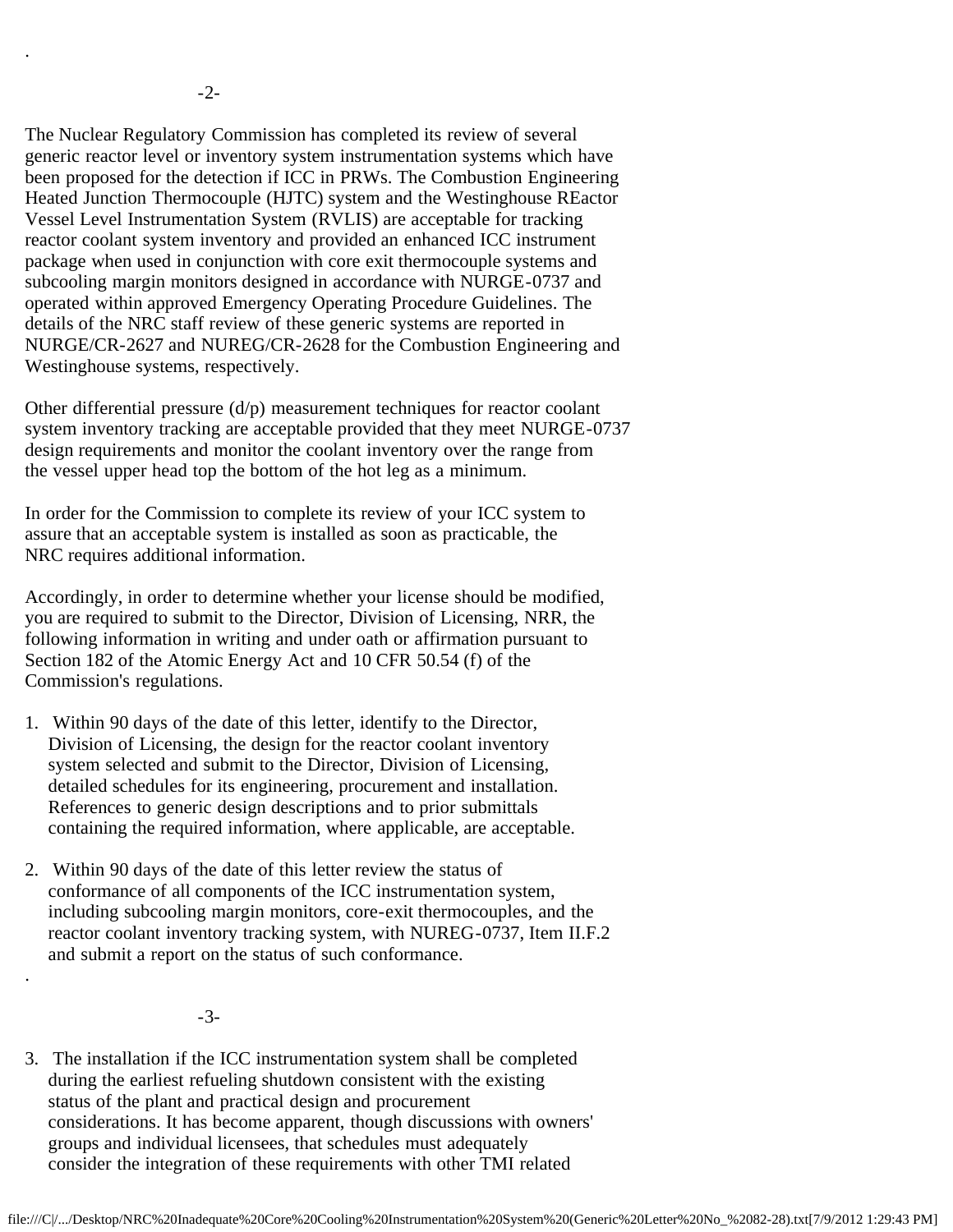activities. In recognition of this and the difficulty in implementing generic deadlines, the Commission has adopted a plan to establish realistic plant-specific schedules that take into account the unique aspects of the work at each plant. Each licensee is to develop and submit its own plant-specific schedule which will be reviewed by the assigned NRC Project Manger. The NRC Project Manager and licensee will reach an agreement on the final schedule and in this manner provide for prompt implementation of these important improvements while optimizing the use of utility and NRC resources.

Licensees who have completed installation if an approved generic ICC instrumentation system, are authorized to make their system operable prior to final NRC approval for purposes of operator training and familiarization. However, the ICC instrumentation system should not be turned on until the licensee has completed the task analysis portion of the control room design review, and should be used with prudence in relation to any operator actions or decisions until the plant specific design and installation has been approved y the staff and instructions in its use and operation have been incorporated in accordance with the Emergency Operating Procedure Guidelines into approved emergency operating procedures.

For your convenience in preforming the status review (Item 2) of your conformance with NURGE-0737, a check list of the nine items of documentation cited on pp II.F.2-3 and 4 of that document is provided in an appendix to this letter. Even though you may have provided much if the information required for our review, we have not yet received all of the information required to complete our review of plant specific installations for any licensee. In addition, some licensees have modified their positions during the period when NRC was re-reviewing the II.F.2 requirements. Therefore, your status report should review for completeness and reference those earlier submittals, including generic submittals, which remain valid in response to documentation items on the check list. In addition, you should include a proposed schedule for the remaining submittals. Information items to be addressed in the submittal regarding your review of core exit thermocouples for conformance to NURGE-0737,II.F.2, Attachment 1, and your review of the ICC instrumentation for conformance to NURGE-0737, Appendix B, are also listed in the appendix to this letter. The staff review will focus on deviations from the design criteria.

-4-

.

This request for information was approved by OMB under clearance number 3150-0065 which expires May 31,1983. Comments on burden and duplication may be directed to the Office of Management and Budget, Reports and Management, Room 3208, New Executive Office Building, Washington, D.C.

Sincerely,

 Darrell G. Eisenhut, Director Division of Licensing